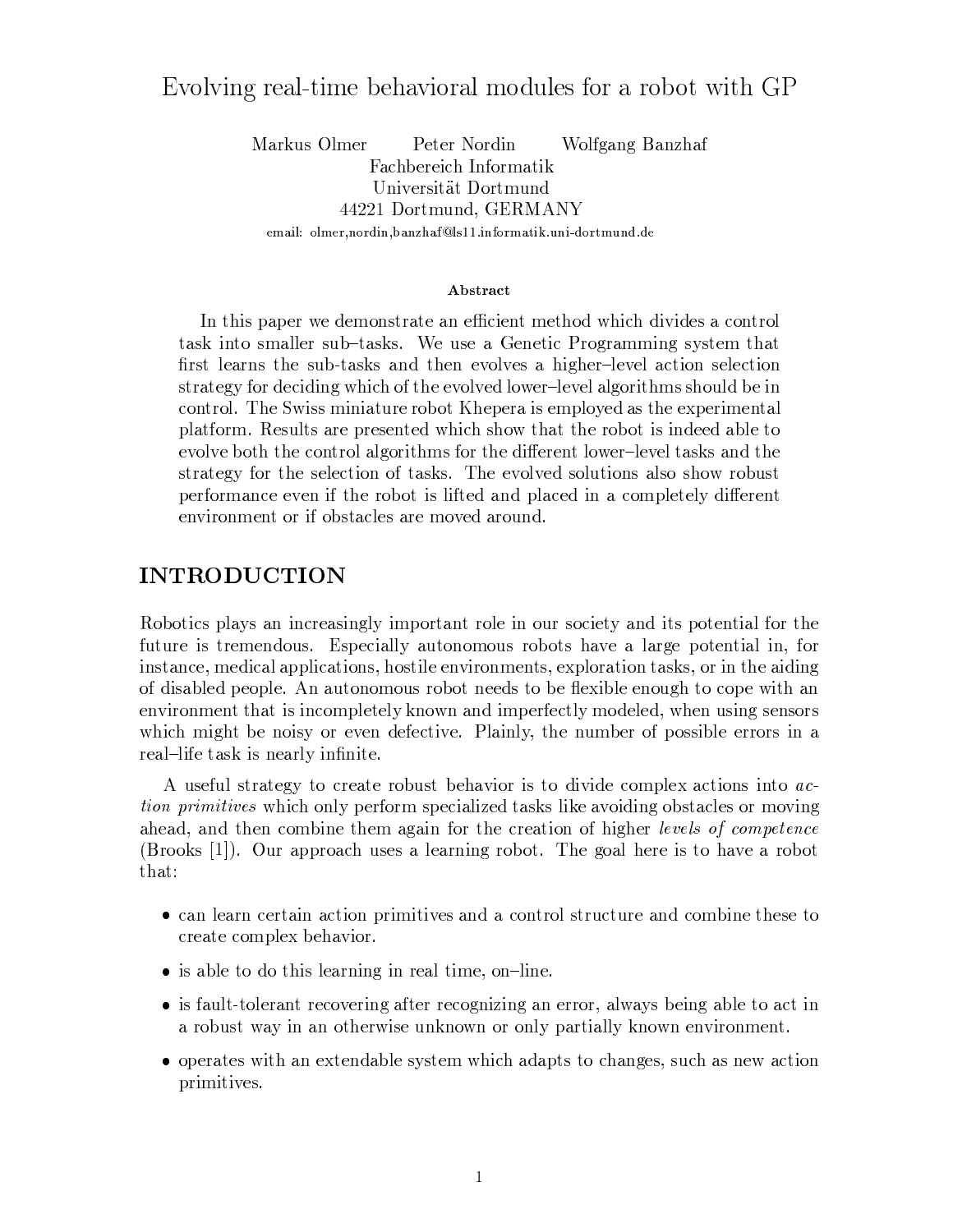

Figure 1: The Swiss robot system KHEPERA. The diameter is 6 cm and its height is 4 cm, depending on how many expansion turrets are installed (none in this Figure).

For this purpose we implemented a variant of a genetic programming system called a compiling genetic programming system (CGPS) which uses different fitness functions for all its tasks. It creates binary machine code programs that fulfill the respective fitness criteria.

# COMPILING GENETIC PROGRAMMING

The Compiling Genetic Programming System [5, 7, 8] is based on the Genetic Programming paradigm of John Koza [4]. The system generates machine code for SUN workstations by directly manipulating binary code with genetic operators. It has been shown to have several advantages when compared to another adaptive technique, neural networks. It is frequently faster, requires less memory and has good generalization capabilities [6]. It also produces output in a more symbolic form which is beneficial when trying to analyse why the robot behaves in a certain way. The system already previously proved to work for the complex task of a robot evolving obstacle avoiding behavior [9].

The method uses a stochastic sampling of the environment [9, 10] where randomly selected individuals compete against each other in a tournament selection procedure in *different* situations which could result in an "unfair" competition. However, in the long term the better performing individuals survive.

More precisely, the GP system randomly takes four individuals of the same population  $<sup>1</sup>$  and performs the following steps on every individual:</sup>

- Feed sensory values to one of the individuals in the tournament.
- Execute the individual and store the resulting value.
- $\bullet$  Compute fitness.

After all steps the system computes the winners of the matches of individual 1 against individual 2 and of individual 3 against individual 4. Mutated and recombined versions of the winners then replace the losers as new individuals. This execution cycle is identical for all the action primitives and for the action selection mechanism. However, the action selection mechanism operates on a ten times slower time scale.

<sup>&</sup>lt;sup>1</sup>We use separate populations of individuals with different fitness criteria for each of the tasks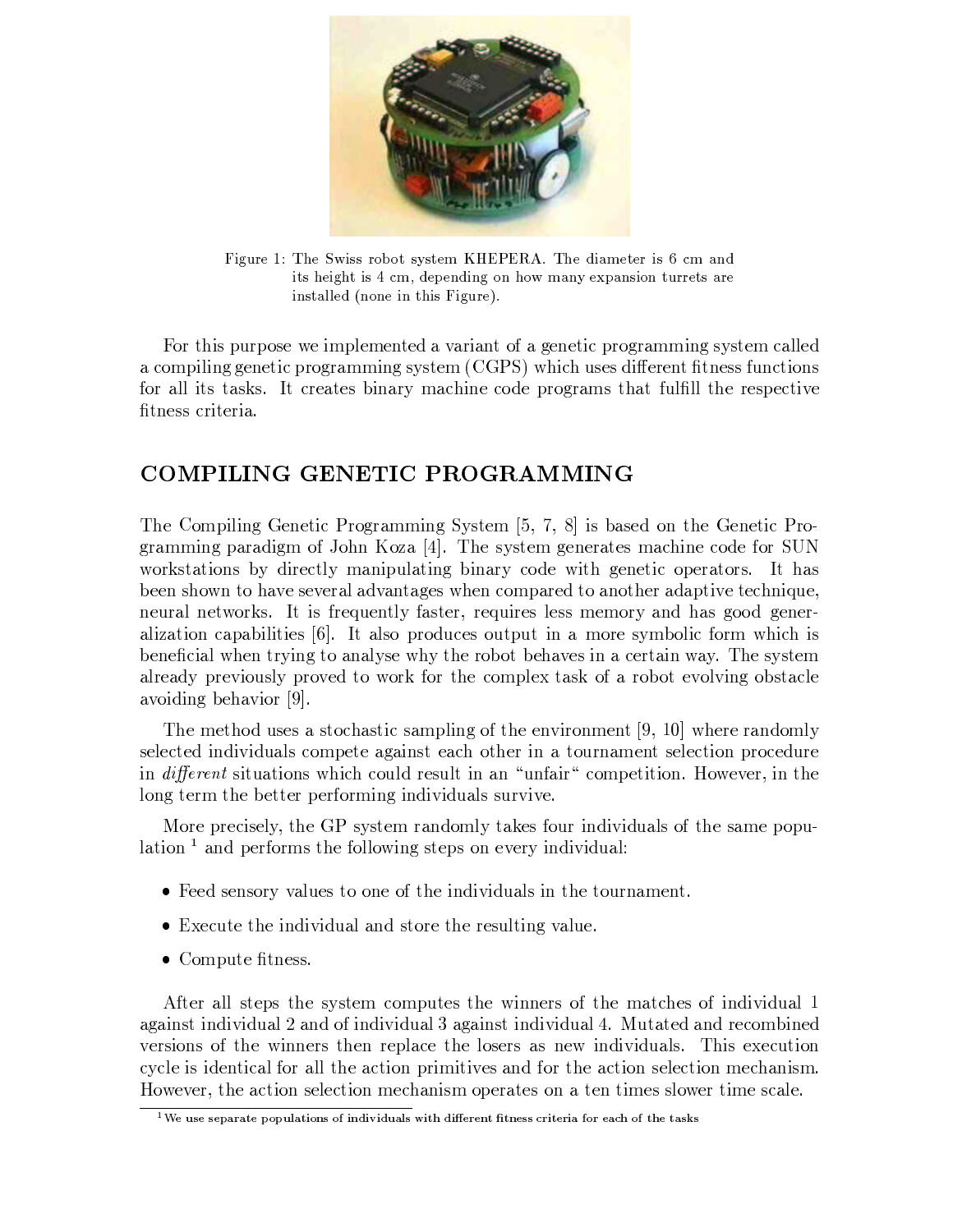

Figure 2: Data flow and architecture of the robot operating system.

## THE ROBOT EXPERIMENT

The experimental environment consists of a black floor with moveable white walls so it can be changed easily to test the features and capabilities of the system. Walls can be rearranged and fixed with velcro fly. The walls provide good reflection for the robot's sensors. The GP system runs fully on the Khepera robot (see Figure 1, [3]) which has a simple multitasking operating system onboard.

The goal of the controlling GP system is to evolve several simple behaviors in a sense-think-act context. The controlling algorithm has a small population size, typically less than 40 individuals. The individuals of every species use selected values from the robot's sensors (8 ambient light, 8 reflected light, two measured motor speed, two distance traveled) as input and produce two motor speeds as output. The action selection population also uses the fitness values of the action primitives last computed.

The robot's GP system possesses five populations for the action primitives and the control structure:

**GO AHEAD**: the robot learns to move straight ahead at maximum speed.

**AVOID OBSTACLE**: the robot avoids obstacles at a learned maximum speed.

- **SEEK OBSTACLE**: the inverse of *AVOID OBSTACLE*, useful to create wall following behavior. Wall following would be an oscillating task switching between obstacle avoidance and obstacle seeking.
- **FIND DARK**: the robot searches for a dark gradient to head towards.
- **SELECT ACTION**: this population contains functions which select one of the above action primitives.

The parameters for the GP system are shown in Table 1.

When the robot starts learning, the system feeds the required data and sensor readings into the input register space of the action selection mechanism population. Four individuals are selected for the action selection tournament. Every chosen individual selects one of the four action primitives. Again required values are copied into the GP register space and the tournament for an action primitive starts. The winners replace the losers and the genetic operators are used. This is done for all selected individuals from the action selection population. The genetic operators ensure that the offspring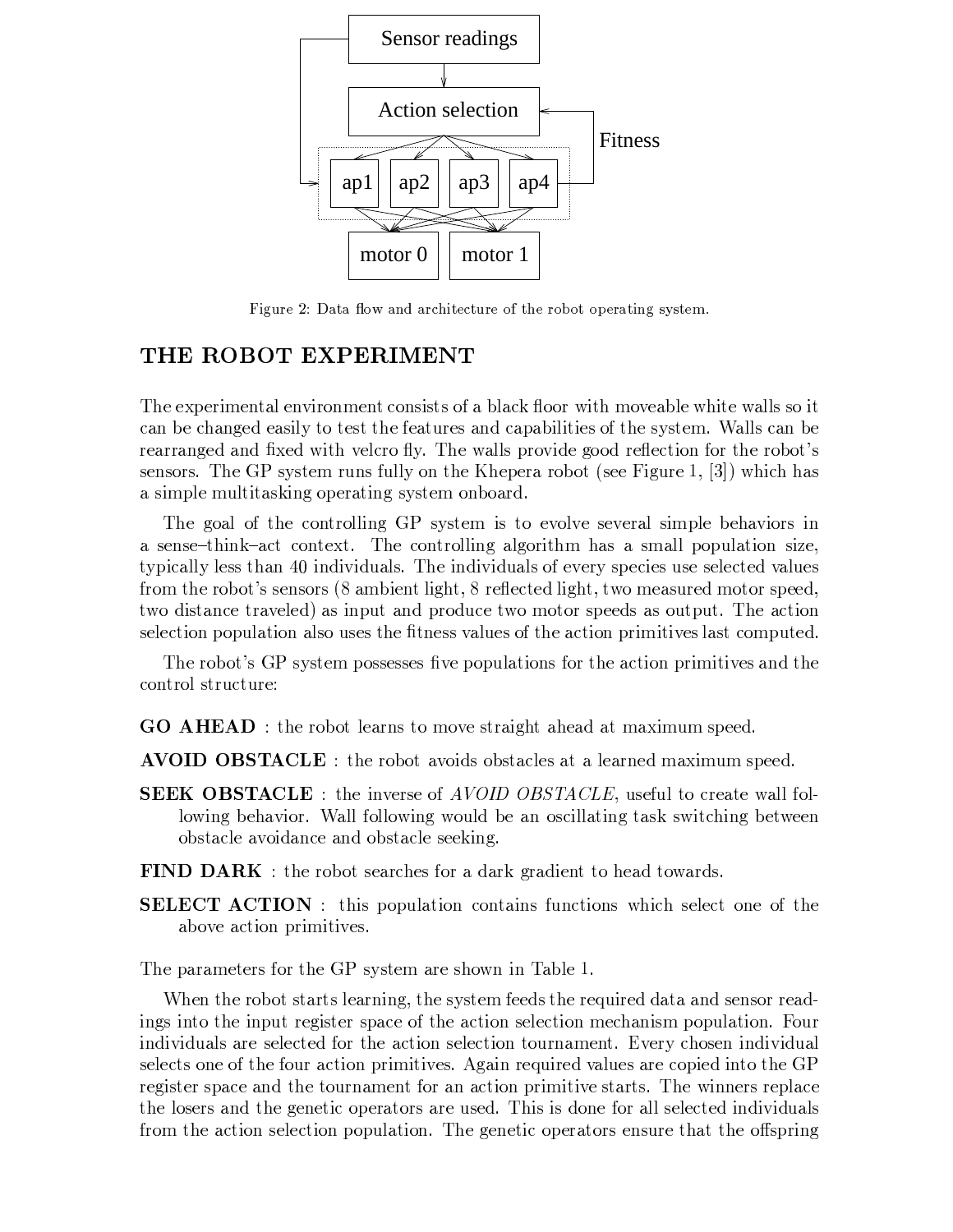| Parameters                      | Values                                |
|---------------------------------|---------------------------------------|
| Objective:                      | Evolve action primitives              |
| Constants (Terminal set):       | Integers form 0 to 8191               |
| Instructions (Function set):    | ADD, SUB, MUL, SHL, SHR, XOR, OR, AND |
| Input registers:                | $3 \text{ to } 6$                     |
| Output registers:               | 1 (sometimes interpreted as a vector) |
| Maximum population size:        | 36                                    |
| Crossover probability:          | 100 percent                           |
| Mutation probability:           | 5 percent                             |
| Selection:                      | Tournament selection, size 4          |
| Termination criterion:          | None                                  |
| Maximum number of generations:  | infinite                              |
| Maximum number of instructions: | -256                                  |

Table 1: Control parameters of the robot experiments with the CGPS system



Figure 3: The experimental setup for the robot. The round spot is the starting point for the robot and the marked areas are dark places for the robot to hide in.

is syntactically correct and do not contain any unwanted machine code instructions or constants. Afterwards the GP system updates the selection population. The overall architecture is depicted in Figure 2. This mechanism continues forever to allow the robot to adapt continuously to new situations.

## PERFORMANCE OF THE SYSTEM

Performance of the system has been measured in different experiments with the robot. The tasks were: collision avoidance, wall following and hiding in the dark. For every task six experiments were done, the best and the worst have not been counted. The performance of the evolved collision avoidance behavior and the action selection mechanism underlying it is shown in Table 2. The robot starts to show effective collision avoidance behavior after 800 tournament cycles. The second experiment dealt with the robot's capability to recognize dark areas in its environment and to stay there. Here, the performance measurement is the time the robot spends in the dark areas of its environment which is shown in Figure 3. Results are shown in Table 3.

The high values in the beginning of the evolution are caused by random movement of the robot in a dark area. The robot stays in the dark for a long time when it accidently keeps touching the wall while trying to evolve obstacle avoidance. In the end, the time spent in the dark constantly increases due to the success of the GP system. The next task for the robot is to follow the walls of the experimental environment. It comprises a combination of obstacle avoiding and obstacle seeking behavior. This time, we measure the number of times when the robot exits a narrow space (4 cm) between the robot and the wall.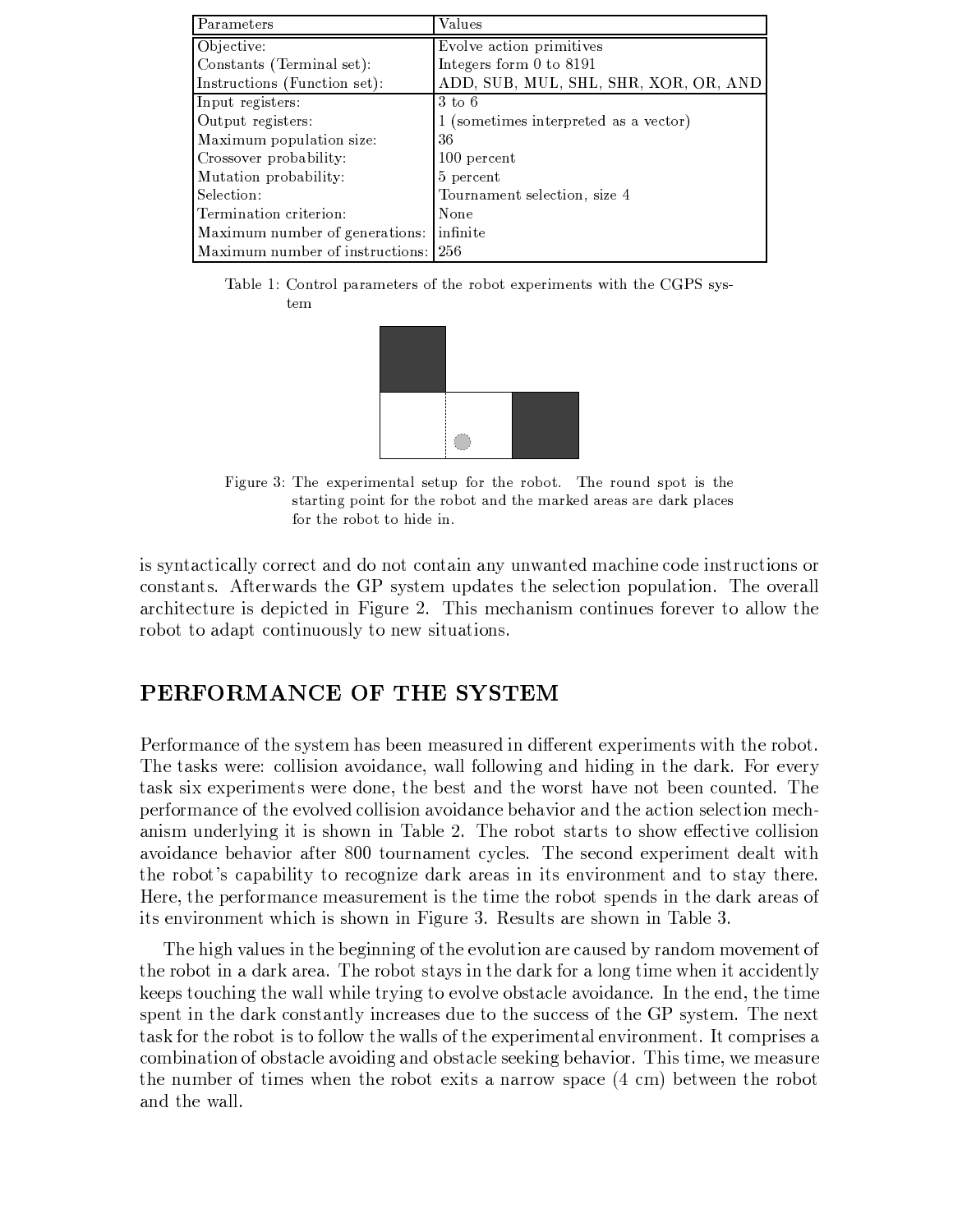|      | Tournament cycles Average Collisions Best rate Worst rate |    |        |
|------|-----------------------------------------------------------|----|--------|
|      | 30.25                                                     | 22 | 38     |
| 100  | 17.75                                                     | 9  | $20\,$ |
| 200  | 13.25                                                     | 4  | 24     |
| 300  | 14.25                                                     | 6  | $20\,$ |
| 400  | 12.75                                                     | 5  | 12     |
| 500  | 7.50                                                      | 6  |        |
| 600  | 10.25                                                     | 7  | 16     |
| 700  | 8.00                                                      | 2  | 11     |
| 800  | 6.00                                                      | 3  |        |
| 900  | 5.75                                                      | 3  |        |
| 1000 | 6.75                                                      | 3  |        |

Table 2: The number of collisions during 100 tournament cycles, phase 0 only uses random programs. In two out of eight random tests the robot totally locked up in a corner. The learned behavior appears to be stable after 1000 cycles.

| Tournament cycles | Average score |
|-------------------|---------------|
|                   |               |
|                   | 8             |
| 100               | 26            |
| 200               | 26.5          |
| 300               | 33.25         |
| 400               | 72.25         |
| 500               | 28.75         |
| 600               | 28            |
| 700               | 44.75         |
| 800               | 53.5          |
| 900               | 52.25         |
| 1000              | 68.25         |

Table 3: Robot scores during the finding-dark-behavior. The maximum score is 120 points where one point is scored for every second spent in the dark. Approximately 120 seconds is the reachable maximum but the time the robot needs to find the dark is between 10 and 15 seconds. Phase 0 only uses random programs.

### **RESULTS**

After a short period of approximately 4-7 minutes, the robot has learned its action primitives and shows robust behavior in its test environment. When the robot is placed into a different environment, it takes about two additional minutes until it has adapted its behavior, e. g., by adjusting to new reflection properties of the walls. With the action primitives performing better the selection mechanism improves also. This requires, however, significantly larger amounts of time, because the fitness values of its actions are to be fed to the selection tournament: the selection mechanism can never get a good score without the actions receiving good fitness values in turn.

Our experiments have shown that GP can be a useful approach to robot control. It is, however, not error-free in every situation, since the robot sometimes touches a wall before converging again after a change in the environment. One of the advantages of this system is its property of easily adapting to new situations. A change in the environment does not cause the robot to need new instructions. Another advantage is the system's capability of generalizing what it has seen  $-$  the mechanisms emerging in its behavior would have taken a very long time to be modelled and implemented by a programmer. These results indicate the feasibility of GP in robotics, for reasons of speed, hardware needs, adapability and robustness.